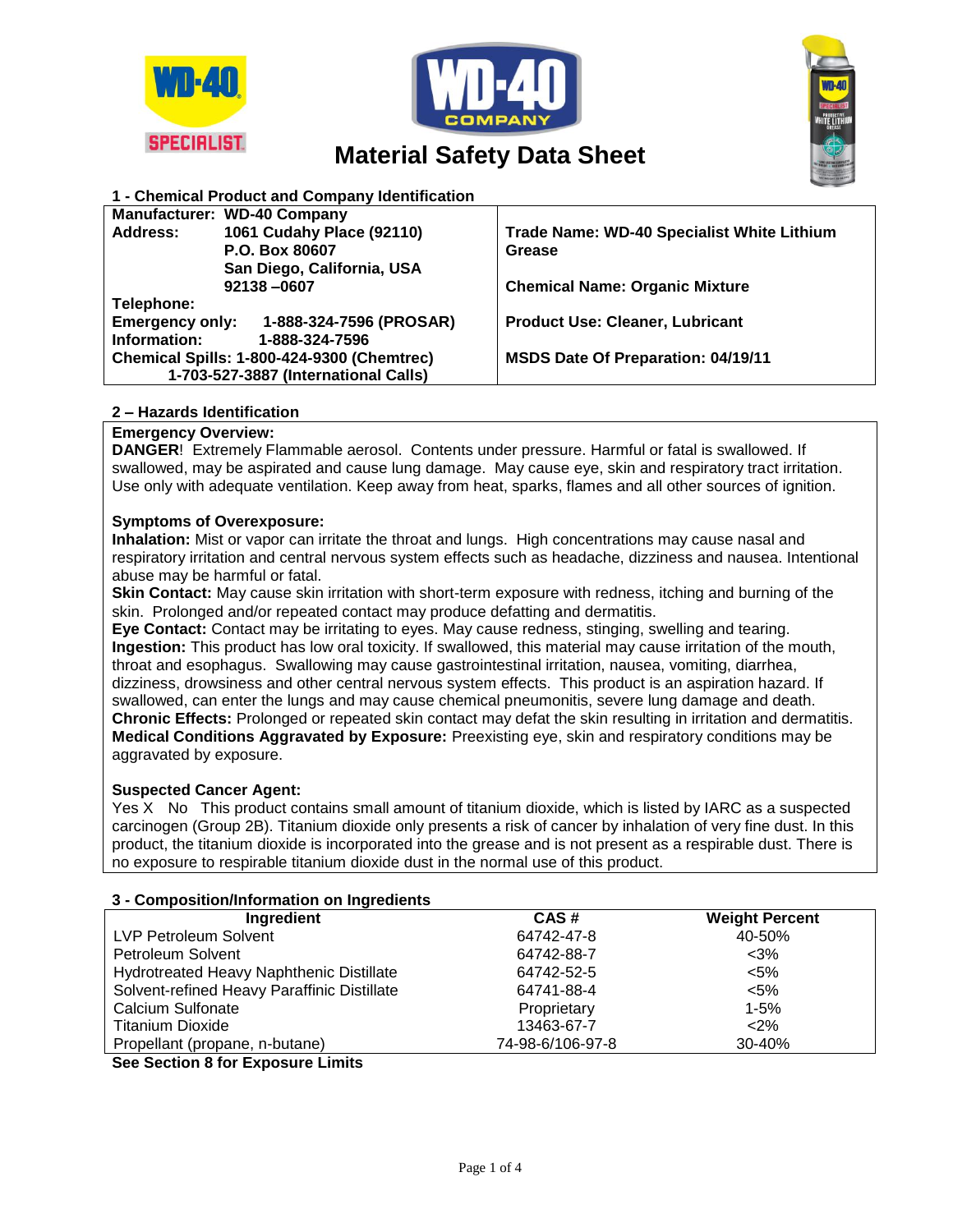# **4 – First Aid Measures**

**Ingestion (Swallowed):** Aspiration Hazard. DO NOT induce vomiting. Call physician, poison control center or the WD-40 Safety Hotline at 1-888-324-7596 immediately.

**Eye Contact:** Flush thoroughly with water for 15 minutes. Remove contact lenses if present after the first 5 minutes and continue flushing. Get medical attention if irritation persists.

**Skin Contact:** Wash with soap and water. If irritation develops and persists, get medical attention.

**Inhalation (Breathing):** If irritation is experienced, move to fresh air. Get medical attention if irritation or other symptoms develop and persist.

# **5 – Fire Fighting Measures**

**Extinguishing Media:** Use water fog, dry chemical, carbon dioxide or foam. Cool fire exposed containers with water.

**Special Fire Fighting Procedures**: Firefighters should always wear positive pressure self-contained breathing apparatus and full protective clothing. Cool fire-exposed containers with water. Use shielding to protect against bursting cans.

**Unusual Fire and Explosion Hazards**: Contents under pressure. Keep away from ignition source and open fire. Exposure of containers to extreme heat and flames can cause them to rupture often with violent force. A vapor and air mixture can create an explosion hazard in confined spaces.

# **6 – Accidental Release Measures**

Wear appropriate protective clothing (see Section 8). Eliminate all sources of ignition and ventilate area. Contain and collect liquid with an inert absorbent and place in a container for disposal. Clean spill area thoroughly. Report spills to authorities as required.

# **7 – Handling and Storage**

**Handling:** Avoid contact with eyes. Avoid prolonged contact with skin. Avoid breathing vapors or aerosols. Use only with adequate ventilation. Keep away from heat, sparks, pilot lights, hot surfaces and open flames. Unplug electrical tools, motors and appliances before spraying or bringing the can near any source of electricity. Electricity can burn a hole in the can and cause contents to burst into flames. To avoid serious burn injury, do not let the can touch battery terminals, electrical connections on motors or appliances or any other source of electricity. Wash thoroughly with soap and water after handling. Keep containers closed when not in use. Keep out of the reach of children. Do not puncture, crush or incinerate containers, even when empty.

**Storage:** Store in a cool, well-ventilated area, away from incompatible materials. Do not store in direct sunlight or above 120°F. U.F.C (NFPA 30B) Level 3 Aerosol.

| <b>Chemical</b>                                       | <b>Occupational Exposure Limits</b>                                         |  |  |
|-------------------------------------------------------|-----------------------------------------------------------------------------|--|--|
| <b>Petroleum Solvents</b>                             | 1200 mg/m <sup>3</sup> TWA Supplier Recommended (total hydrocarbon)         |  |  |
| Hydrotreated Heavy Naphthenic<br><b>Distillate</b>    | 5 mg/m3 TWA inhalable ACGIH TLV<br>5 mg/m3 TWA OSHA PEL                     |  |  |
| Solvent-refined Heavy Paraffinic<br><b>Distillate</b> | 5 mg/m3 TWA inhalable ACGIH TLV<br>5 mg/m3 TWA OSHA PEL                     |  |  |
| <b>Calcium Sulfonate</b>                              | None Established                                                            |  |  |
| <b>Titanium Dioxide</b>                               | 15 mg/m3 (total dust) TWA OSHA PEL<br>10 mg/m3 TWA ACGIH TLV                |  |  |
| Propane                                               | 1000 ppm TWA OSHA PEL<br>1000 ppm TWA ACGIH TLV (aliphatic hydrocarbon gas) |  |  |
| n-Butane                                              | 1000 ppm TWA ACGIH TLV (aliphatic hydrocarbon gas)                          |  |  |

# **8 – Exposure Controls/Personal Protection**

#### **The Following Controls are Recommended for Normal Consumer Use of this Product Engineering Controls:** Use in a well-ventilated area. **Personal Protection:**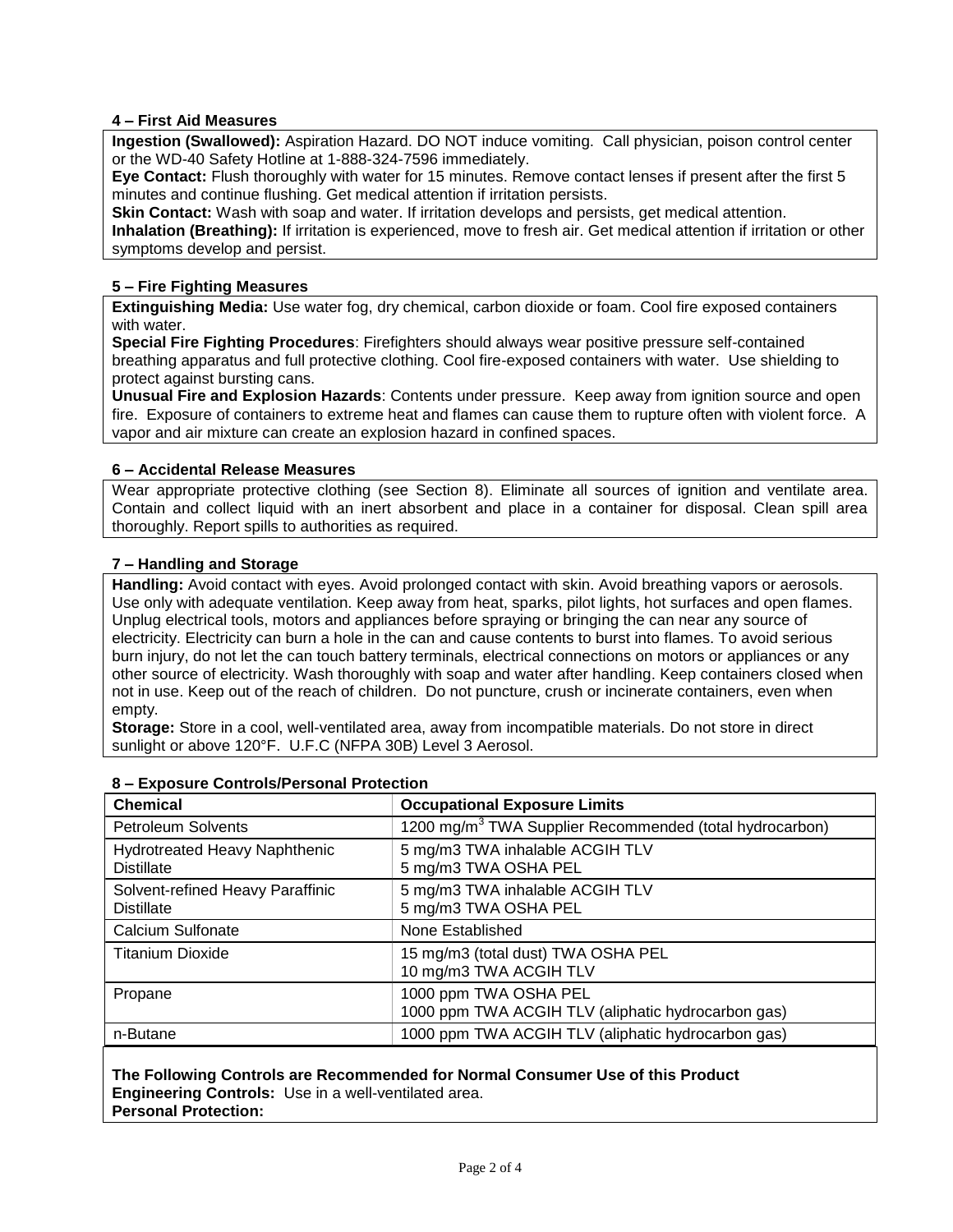**Eye Protection:** Avoid eye contact. Always spray away from face.

**Skin Protection:** Avoid prolonged skin contact. Chemical resistant gloves recommended for operations where prolonged skin contact is likely.

**Respiratory Protection:** None needed for normal use with adequate ventilation.

#### **For Bulk Processing or Workplace Use the Following Controls are Recommended**

**Engineering Controls:** Use adequate general and local exhaust ventilation to maintain exposure levels below that occupational exposure limits.

**Personal Protection:**

**Eye Protection:** Safety goggles recommended where eye contact is possible.

**Skin Protection:** Wear chemical resistant gloves.

**Respiratory Protection:** None required if ventilation is adequate. If the occupational exposure limits are exceeded, wear a NIOSH approved respirator. Respirator selection and use should be based on contaminant type, form and concentration. Follow OSHA 1910.134, ANSI Z88.2 and good Industrial Hygiene practice. **Work/Hygiene Practices:** Wash with soap and water after handling.

#### **9 – Physical and Chemical Properties**

| Boiling Point (initial): | 221°C (430°F) (Petroleum | Specific Gravity:        | Not Determined          |
|--------------------------|--------------------------|--------------------------|-------------------------|
|                          | Solvent)                 |                          |                         |
| Solubility in Water:     | Insoluble                | pH:                      | Not Applicable          |
| Vapor Pressure:          | 0.07 mmHg @20°C (LVP     | Vapor Density:           | 5.3 (Petroleum Solvent) |
|                          | Petroleum Solvent)       |                          |                         |
| Percent Volatile:        | $>80\%$                  | VOC:                     | 40%                     |
| Coefficient of           | Not Determined           | Appearance/Odor          | Colorless liquid with a |
| Water/Oil Distribution:  |                          |                          | petroleum odor.         |
| Flash Point:             | <-30°C (-22°F) (CC ASTM  | <b>Flammable Limits:</b> | LEL: 0.6% UEL: 5.0%     |
|                          | D3828)                   |                          |                         |

### **10 – Stability and Reactivity**

**Stability:** Stable

**Hazardous Polymerization:** Will not occur.

**Conditions to Avoid:** Avoid heat, sparks, flames and other sources of ignition.

**Incompatibilities:** Strong acids, alkalis, and oxidizers.

**Hazardous Decomposition Products:** Carbon monoxide and carbon dioxide, oxides of nitrogen and sulfur, smoke, fumes, and/or unburned hydrocarbons.

#### **11 – Toxicological Information**

The oral toxicity of this product is estimated to be greater than 5,000 mg/kg based on an assessment of the ingredients. This product is not classified as toxic by established criteria. It is an aspiration hazard. This product contains small amount of titanium dioxide, which is listed by IARC as a suspected carcinogen (Group 2B). Titanium dioxide only presents a risk of cancer by inhalation of very fine dust. In this product, the titanium dioxide is incorporated into the grease and is not present as a respirable dust. There is no exposure to respirable titanium dioxide dust in the normal use of this product.

None of the components of this product is considered a reproductive hazard.

#### **12 – Ecological Information**

No data is currently available.

#### **13 - Disposal Considerations**

If this product becomes a waste, it would be expected to meet the criteria of a RCRA ignitable hazardous waste (D001). However, it is the responsibility of the generator to determine at the time of disposal the proper classification and method of disposal. Dispose in accordance with federal, state, and local regulations. Do not puncture or incinerate containers.